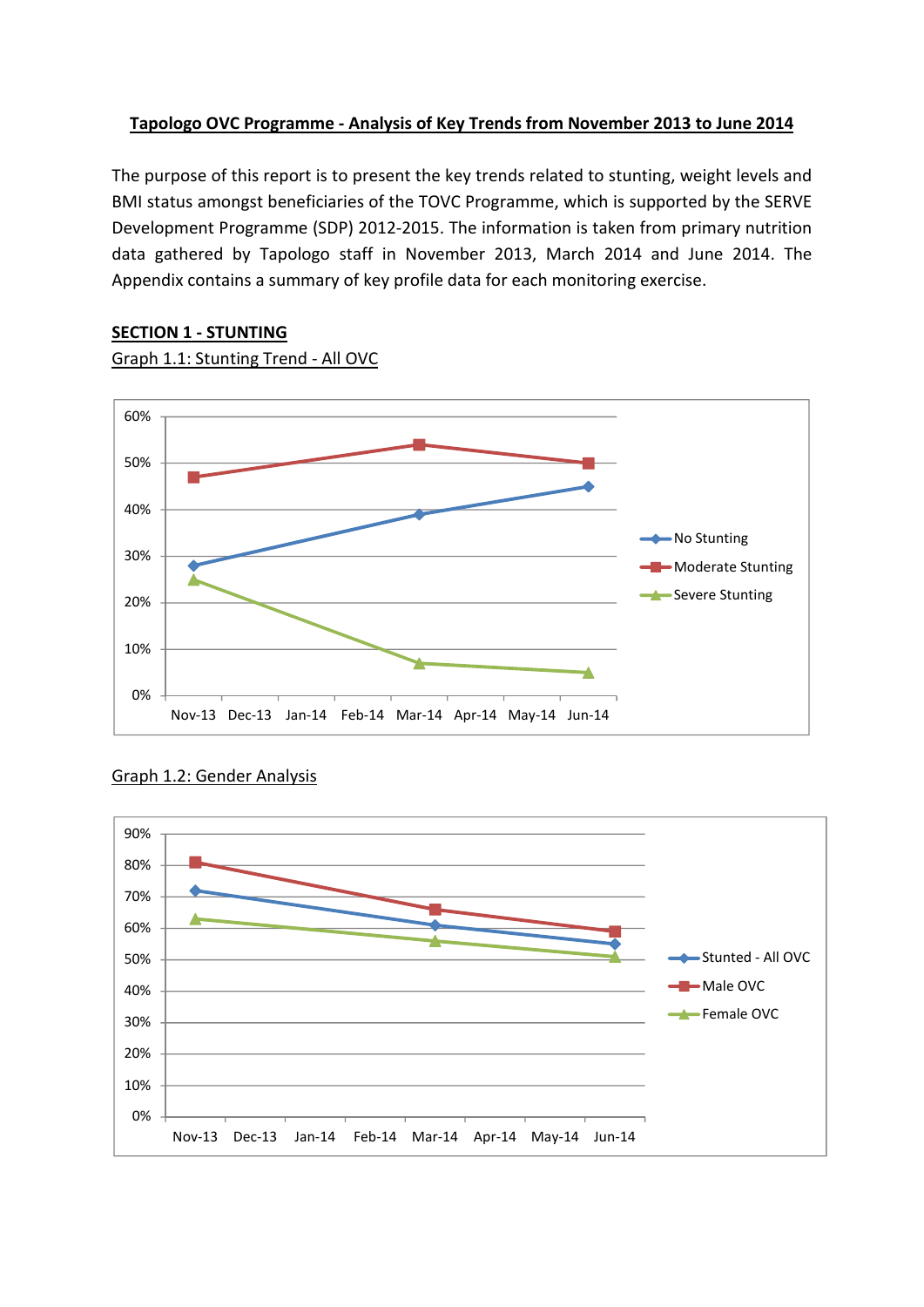**Comment**: The majority of OVC are suffering from stunted growth - this is consistent across all monitoring exercises. However, as the sample size has increased, the overall level of stunting has decreased from approximately 70% to 55%. Male OVC are approximately 10% more likely to be stunted than female OVC. The high level of stunting is not a surprise to Tapologo or SERVE as this has been apparent from the very first monitoring exercises. We do not expect a significant reduction in the level of stunting due to the very low availability of holistic pre natal and post natal healthcare and education in the target communities.

#### 70% 60% 50% 40% -Ideal Weight Moderately Underweight 30% Severely Underweight 20%  $\leftarrow$  Overweight 10% 0% **12m** 14 April 14 **White** Nov-13 Feb<sup>14</sup> **May's Maryl** Deci<sup>23</sup>

# **SECTION 2 - WEIGHT STATUS**

Graph 2.1: Weight Status Trend - All OVC

# Graph 2.2: Gender Analysis of Underweight OVC

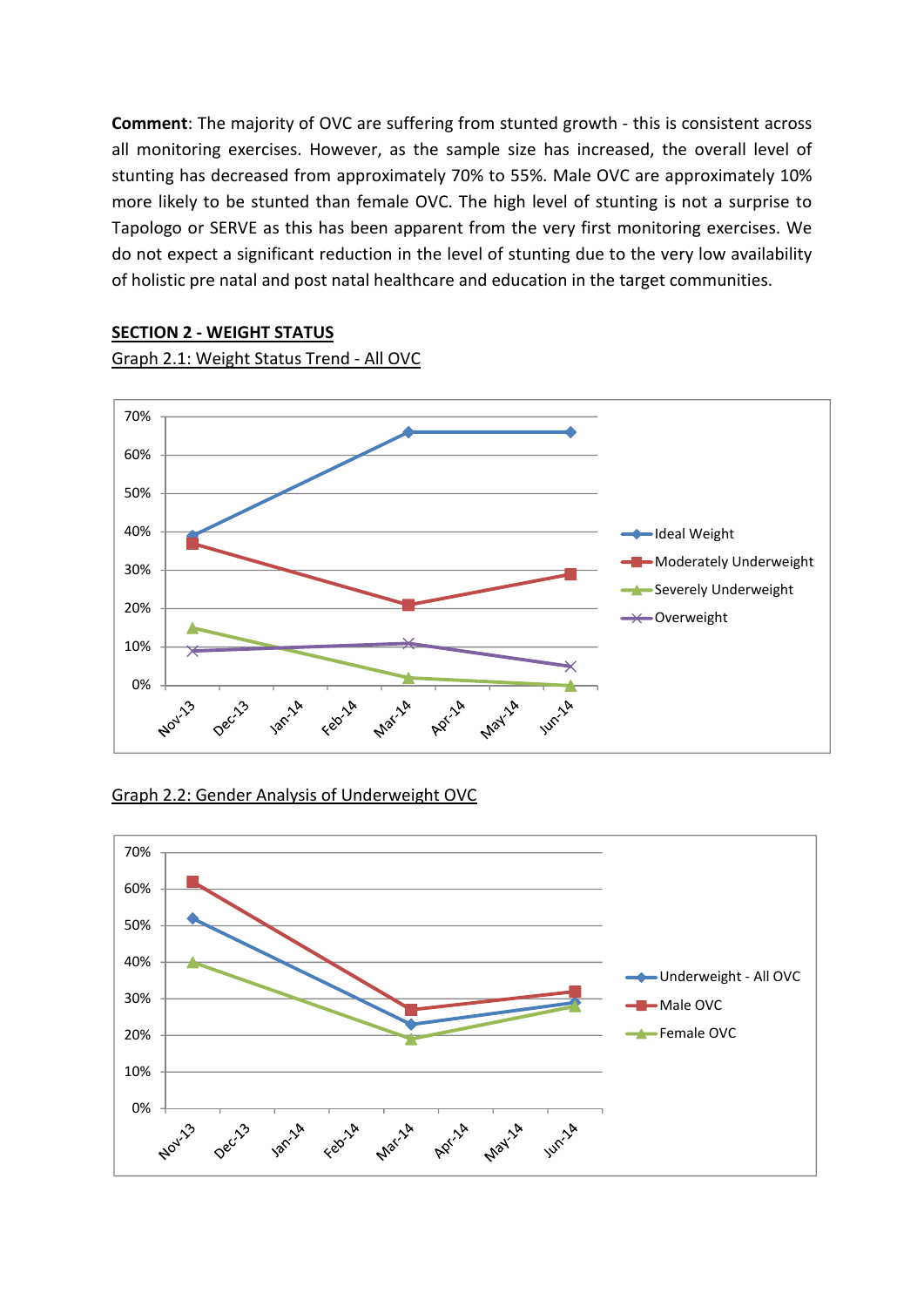**\* Important Note:** It is important to state that the weight status data only includes children aged 0-10 years. According to the WHO, In older children, i.e. above 10 years, weight-forage is not a good indicator as it cannot distinguish between height and body mass in an age period where many children are experiencing the pubertal growth spurt and may appear as having excess weight (by weight-for-age) when in fact they are just tall. BMI-for-age is the recommended indicator for assessing thinness, overweight and obesity in children 10-19 years. As a result the sample size is smaller than the samples for Stunting and BMI measurement - see Appendix 1 for more details.

**Comment:** The majority of OVC (65%) are in the ideal weight range. Between November 2013 and March 2014 there was a significant shift from OVC being moderately underweight to ideal weight. However, approximately 30% of OVC remain moderately underweight. The % of children who were severely underweight has dropped significantly (15% to 1%) and this is very welcome. Between 5-10% of OVC are overweight, which could be indicative of poor diet. Gender analysis of children who are underweight shows that male OVC are 5-10% more likely to be underweight.

### **SECTION 3 - BMI Status**



#### Graph 3.1 - BMI Status - All OVC